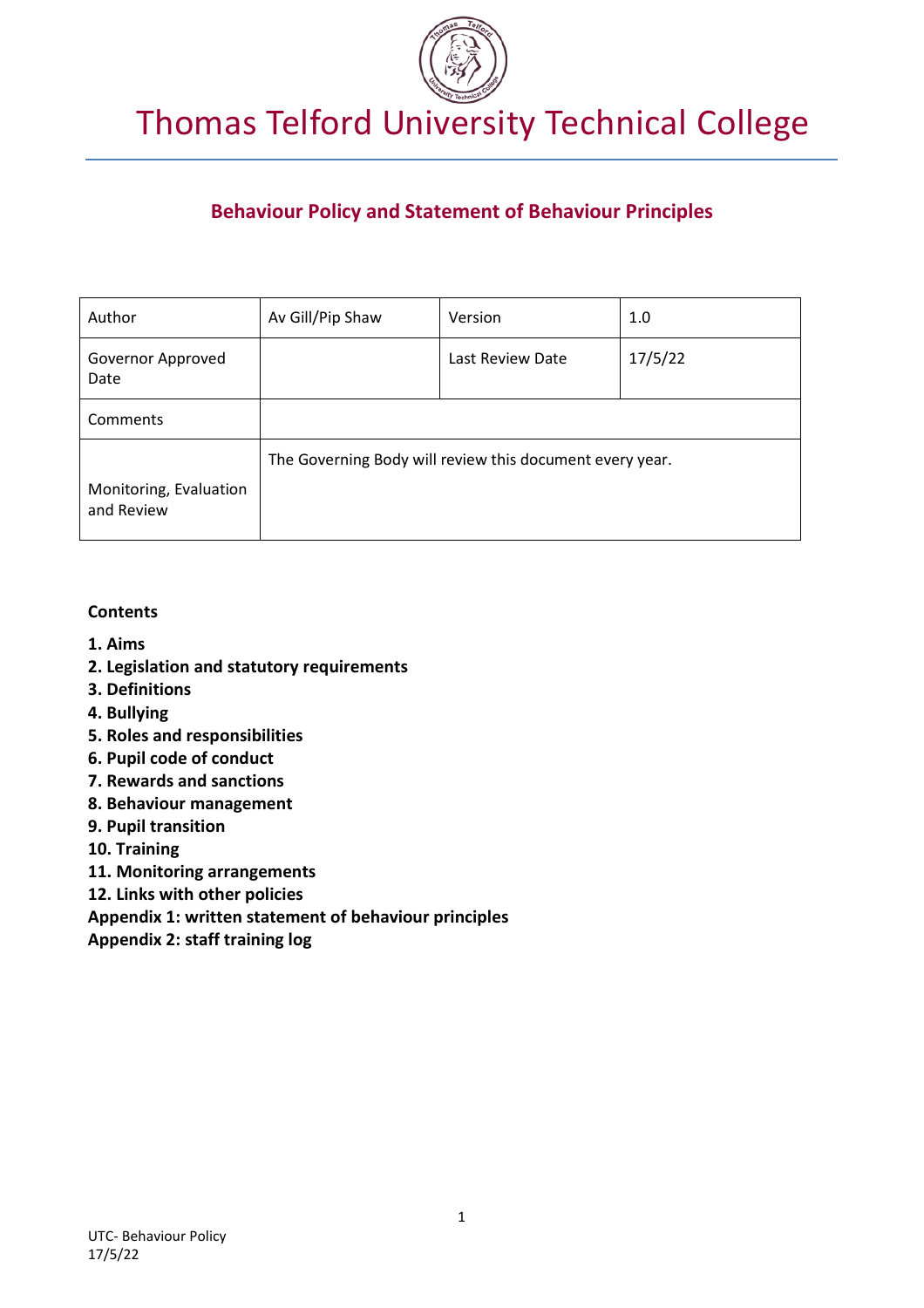## **1. Aims**

This policy aims to:

- Provide a **consistent approach** to behaviour management at the UTC
- **Define** what we consider to be unacceptable behaviour, including bullying at the UTC
- Outline **how pupils are expected to behave** at the UTC
- Summarise the **roles and responsibilities** of different people in the UTC community with regards to behaviour management
- Outline our system of **rewards and sanctions**

## **2. Legislation and statutory requirements**

This policy is based on advice from the Department for Education (DfE) on:

- [Behaviour and discipline in schools](https://www.gov.uk/government/publications/behaviour-and-discipline-in-schools)
- [Searching, screening and confiscation at school](https://www.gov.uk/government/publications/searching-screening-and-confiscation)
- [The Equality Act 2010](https://www.gov.uk/government/publications/equality-act-2010-advice-for-schools)
- [Use of reasonable force in schools](https://www.gov.uk/government/publications/use-of-reasonable-force-in-schools)
- [Supporting pupils with medical conditions at school](https://www.gov.uk/government/publications/supporting-pupils-at-school-with-medical-conditions--3)

It is also based on the [special educational needs and disability \(SEND\) code of practice.](https://www.gov.uk/government/publications/send-code-of-practice-0-to-25)

In addition, this policy is based on:

- Section 175 of the [Education Act 2002,](http://www.legislation.gov.uk/ukpga/2002/32/section/175) which outlines a school's duty to safeguard and promote the welfare of its pupils
- Sections 88-94 of the [Education and Inspections Act 2006,](http://www.legislation.gov.uk/ukpga/2006/40/section/88) which require schools to regulate pupils' behaviour and publish a behaviour policy and written statement of behaviour principles, and give schools the authority to confiscate pupils' property
- [DfE guidance](https://www.gov.uk/guidance/what-academies-free-schools-and-colleges-should-publish-online) explaining that academies should publish their behaviour policy and antibullying strategy online

This policy complies with our funding agreement and articles of association.

## **3. Definitions**

*To enable a consistent approach to behaviour management at UTC the following definitions are shared.* 

## **Misbehaviour** is defined as:

- Disruption in lessons, in corridors between lessons, and at break and lunchtimes
- Non-completion of classwork or homework
- Poor attitude towards learning and other members of the UTC community
- Not wearing the school uniform correctly, or in the case of a post 16 student, wearing appropriate professional dress as detailed in the dress code documents.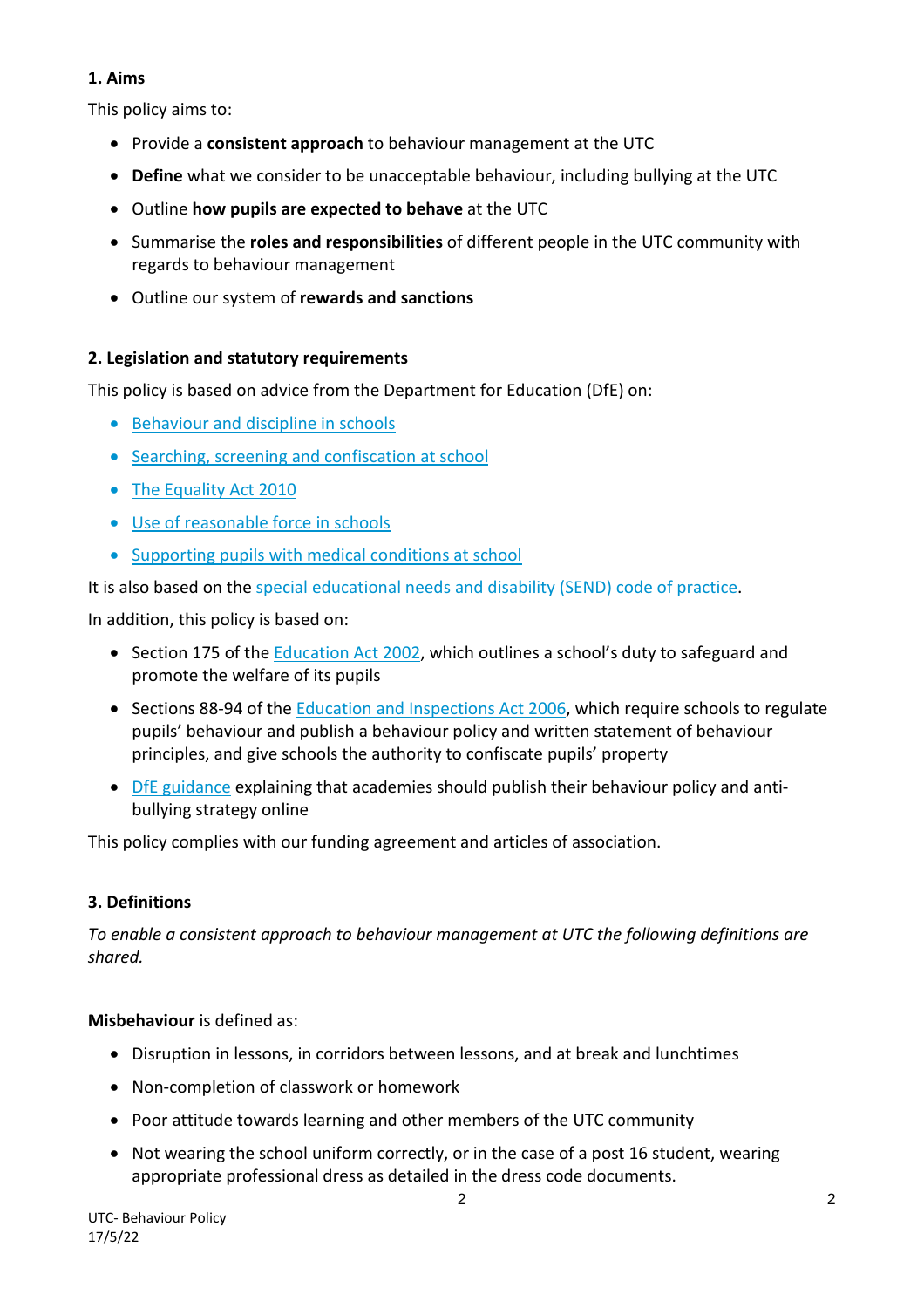**Serious misbehaviour** is defined as:

- Repeated misbehaviour therefore persistent disruption.
- Any form of bullying in person or via any form of communication.
- Sexual assault, which is any unwanted sexual behaviour that causes humiliation, pain, fear or intimidation. In person or virtually.
- Vandalism
- Theft
- Fighting
- Smoking/vaping
- Racist, sexist, homophobic or any discriminatory behaviour
- Possession of any prohibited items. These are:
	- o Knives or weapons
	- o Alcohol
	- o Illegal drugs
	- o Stolen items
	- o Tobacco and cigarette papers
	- o Vapes or vape liquid
	- o Fireworks
	- o Pornographic images
	- o Any article a staff member reasonably suspects has been, or is likely to be, used to commit an offence, or to cause personal injury to, or damage to the property of, any person (including the pupil)

#### **4. Bullying**

**Bullying** is defined as the repetitive, intentional harming of one person or group by another person or group, where the relationship involves an imbalance of power.

Bullying is, therefore:

- Deliberately hurtful
- Repeated, often over a period of time (**S**everal **T**imes **O**n **P**urpose **STOP**)
- Difficult to defend against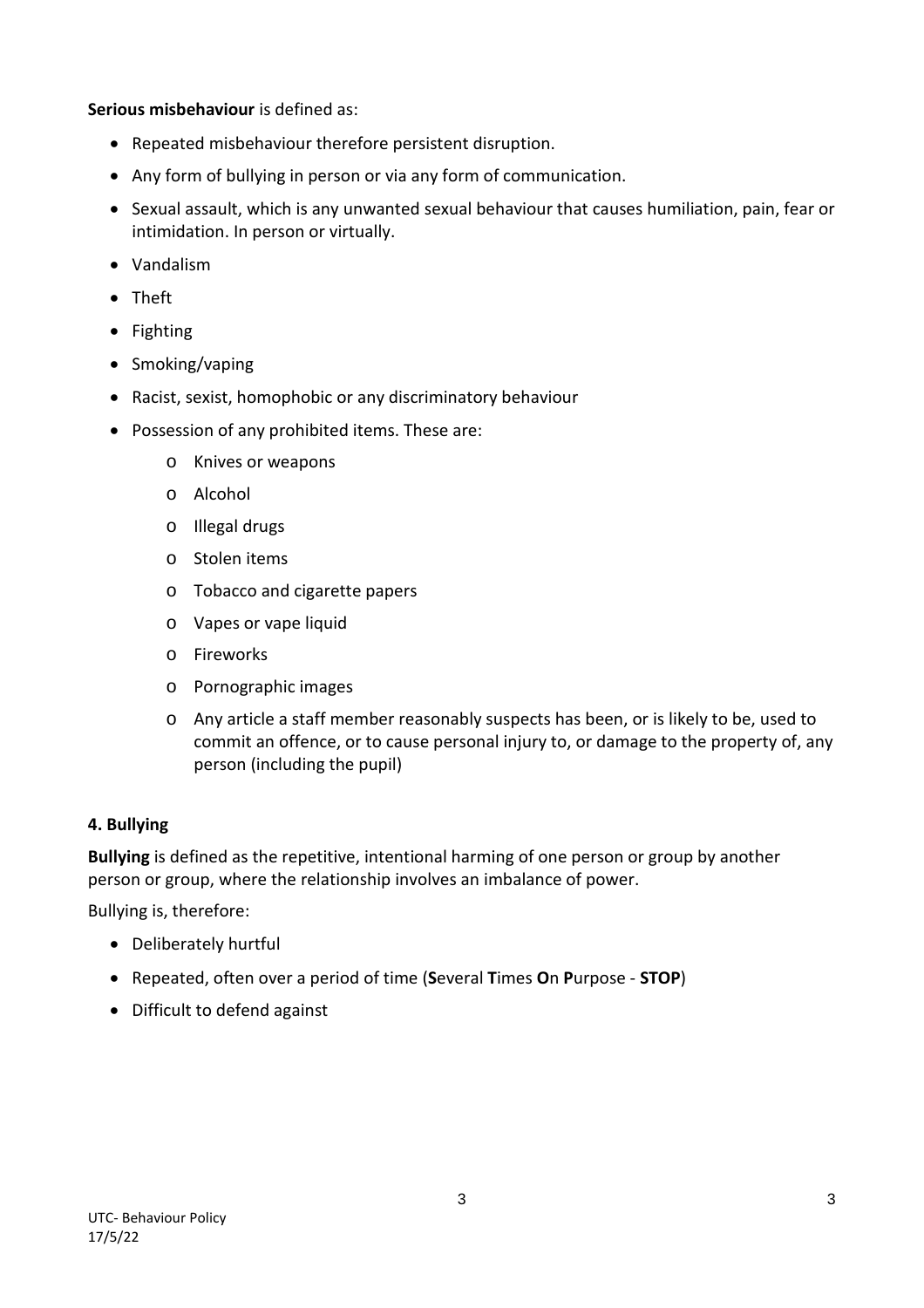Bullying can include:

| <b>Type of bullying</b>   | <b>Definition</b>                                                                                                                                                                   |  |
|---------------------------|-------------------------------------------------------------------------------------------------------------------------------------------------------------------------------------|--|
| Emotional                 | Being unfriendly, excluding, tormenting                                                                                                                                             |  |
| Physical                  | Hitting, kicking, pushing, taking another's belongings, any use<br>of violence                                                                                                      |  |
| Racial                    | Racial taunts, graffiti, gestures                                                                                                                                                   |  |
| Sexual                    | Explicit sexual remarks, display of sexual material, sexual<br>gestures, unwanted physical attention, comments about<br>sexual reputation or performance, or inappropriate touching |  |
| Direct or indirect verbal | Name-calling, sarcasm, spreading rumours, teasing                                                                                                                                   |  |
| Cyber-bullying            | Bullying that takes place online, such as through social<br>networking sites, messaging apps or gaming sites                                                                        |  |

Details of our UTC's approach to preventing and addressing bullying are set out in our anti-bullying strategy – Our STOP policy.

## **5. Roles and responsibilities**

### **5.1 The governing board**

The governing board is responsible for reviewing and approving the written statement of behaviour principles (appendix 1).

The Student Support & Safeguarding committee will also review this behaviour policy in conjunction with the principal and monitor the policy's effectiveness, holding the principal to account for its implementation.

### **5.2 The Principal**

The principal is responsible for reviewing this behaviour policy in conjunction with the Student Support & Safeguarding committee, giving due consideration to the UTC's statement of behaviour principles (appendix 1). The principal will also approve this policy.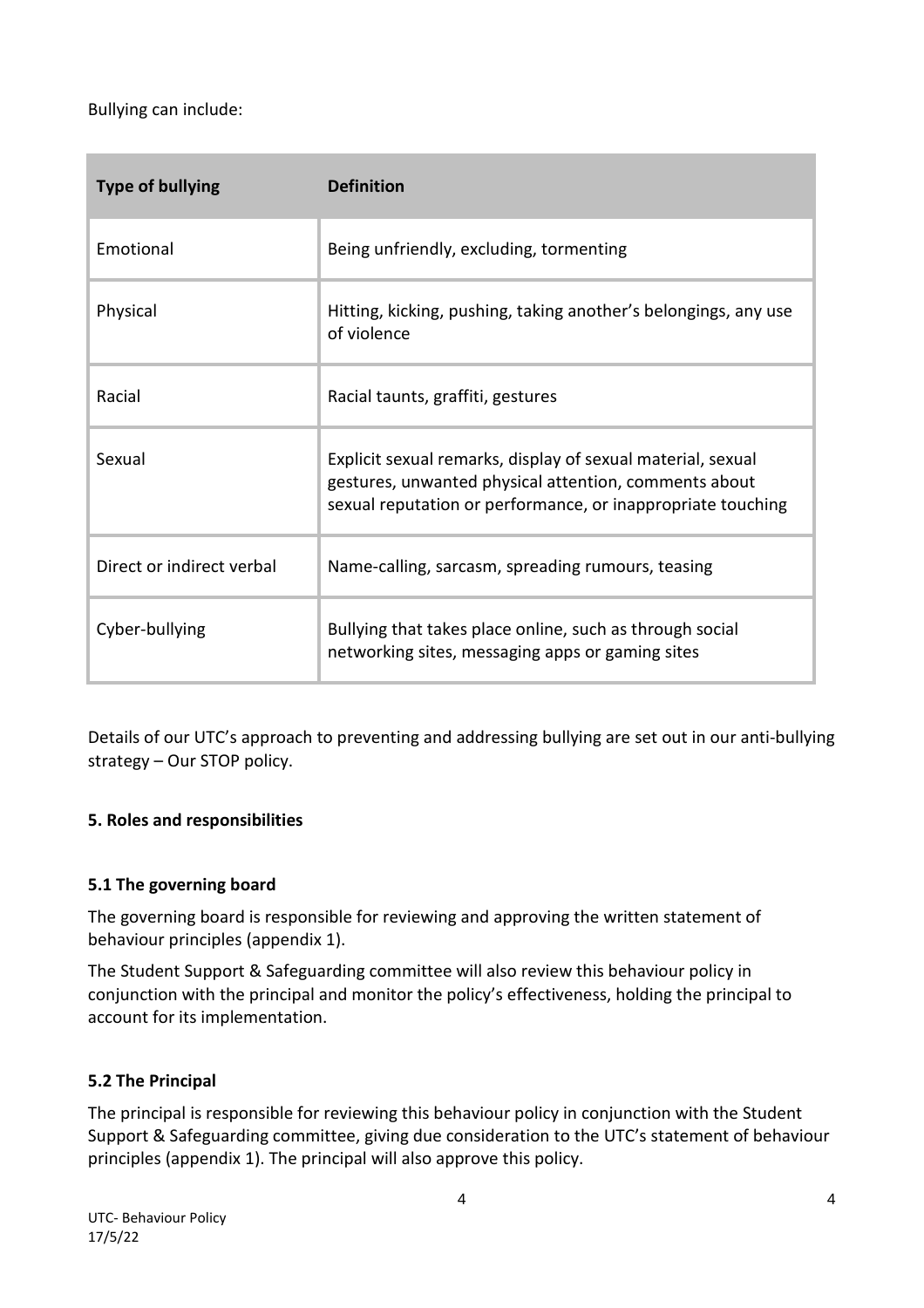The principal will ensure that the UTC environment encourages positive behaviour and that staff deal effectively with poor behaviour, and will monitor how staff implement this policy to ensure rewards and sanctions are applied consistently.

## **5.3 Staff**

Staff are responsible for:

- Implementing the behaviour policy consistently
- Modelling positive behaviour
- Providing a personalised approach to the specific behavioural needs of particular pupils
- Recording behaviour incidents on BROMCOM so behaviours of an individual can be monitored, investigated and sanctioned as appropriate.
- Using the Conduct Intervention Room (CIR) as a resource to enable effective teaching and learning to be achieved, thus upholding the core tenet of 'Teach Not Fix'

The senior leadership team and conduct team will support staff in responding to behaviour incidents.

## **5.4 Parents**

Parents are expected to:

- Support their child to behave in a manner that is conducive to a good learning environment and whilst they are travelling to and from the UTC.
- Inform the UTC of any changes in circumstances that may affect their child's behaviour
- Discuss any behavioural concerns with the UTC promptly (Personal Tutor in the first instance)

## **6. Pupil code of conduct**

Pupils are expected to:

- Behave in an orderly and self-controlled way
- Show respect to members of staff and each other
- Be kind and supportive to all members of the UTC community this includes telling staff when they are witness to breaches of this behaviour policy.
- In class, make it possible for all pupils to learn
- Move quietly around the school
- Treat the UTC buildings and school property with respect
- Wear the uniform at all times
- Accept sanctions when given
- Refrain from behaving in a way that brings the UTC into disrepute, including when outside the UTC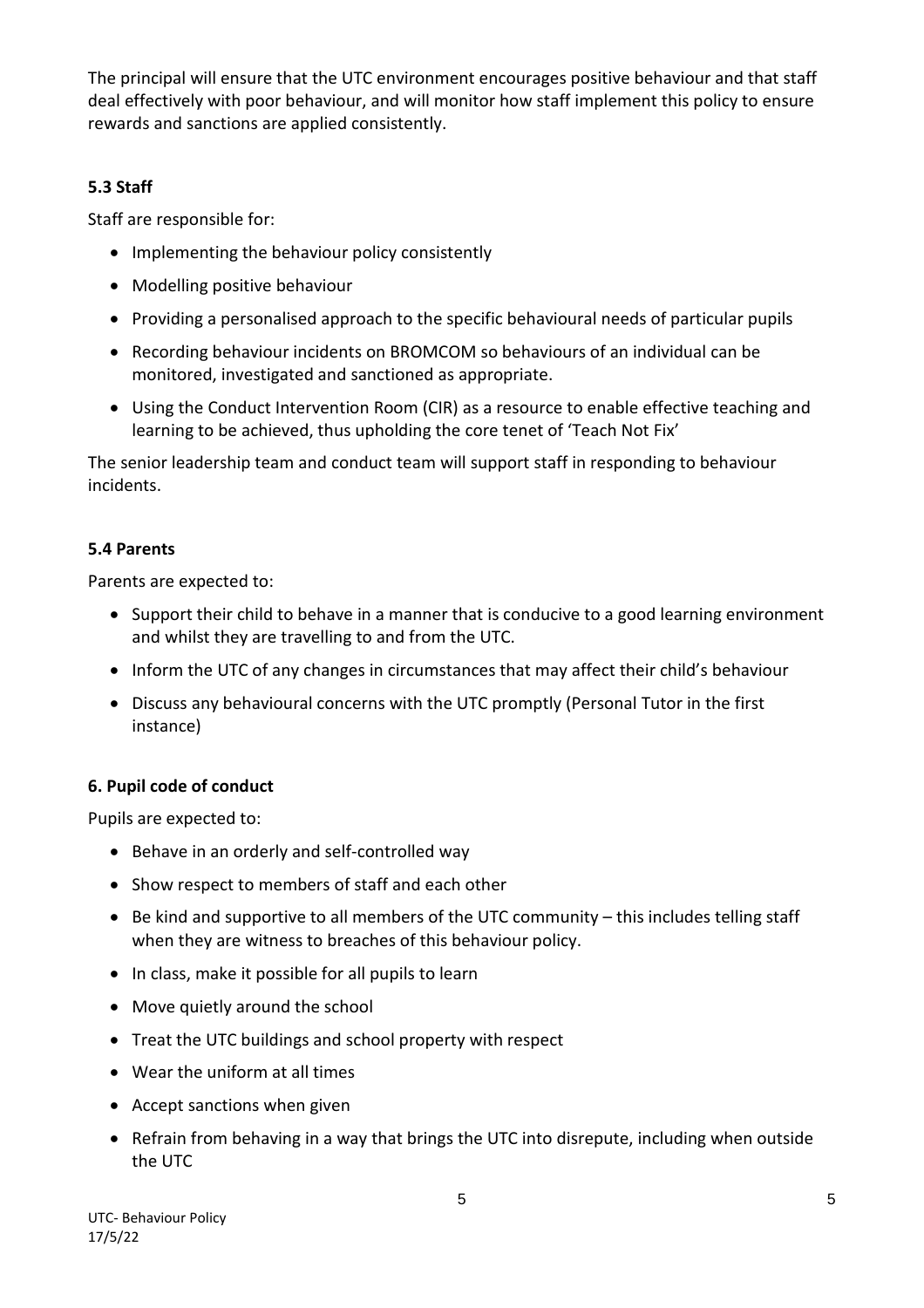## **7. Rewards and sanctions**

### **7.1 List of rewards and sanctions**

Positive behaviour will be rewarded with:

- Verbal Praise
- Letters, emails, texts, Praise Postcards, BROMCOM entries or phone calls home to parents
- Assembly Prize Draws
- Principal Awards
- Gills Bills
- Student roles UTC Ambassador

The UTC may use one or more of the following sanctions in response to unacceptable behaviour:

- A verbal reprimand
- Sending the pupil out of the class for a short 'cooling off' period
- Expecting work to be completed at home, or at break or lunchtime
- A subject detention at break or lunchtime, or at the end of the day
- Community Service
- Referring the pupil to a senior member of staff or conduct team
- Letters, emails, texts, BROMCOM entries or phone calls home to parents
- Agreeing a behaviour contract
- The CIR is fundamental to the way the UTC tackles incidents of poor behaviour.
- The CIR will be used in response to serious or persistent breaches of this policy. Pupils may be sent to the CIR during lessons if they are disruptive, and they will be expected to complete the same work as they would in class.
- The CIR can be used to isolate an individual from a series of lessons in a subject, known as Subject Isolation.
- A planned period of time in the CIR for all subjects to de-escalate poor behaviour with the aim of avoiding exclusions. This is known as Curriculum Respite.

The CIR is managed by a member of the Conduct team.

## **7.2 Off-site behaviour**

Sanctions may be applied where a pupil has misbehaved off-site when representing the school, such as on a school trip, sporting fixture or whilst travelling to or from school. The UTC works closely with the local policing team. The UTC is informed of any police involvement they have with a UTC pupil. The UTC act on the information to determine if a further sanction is required.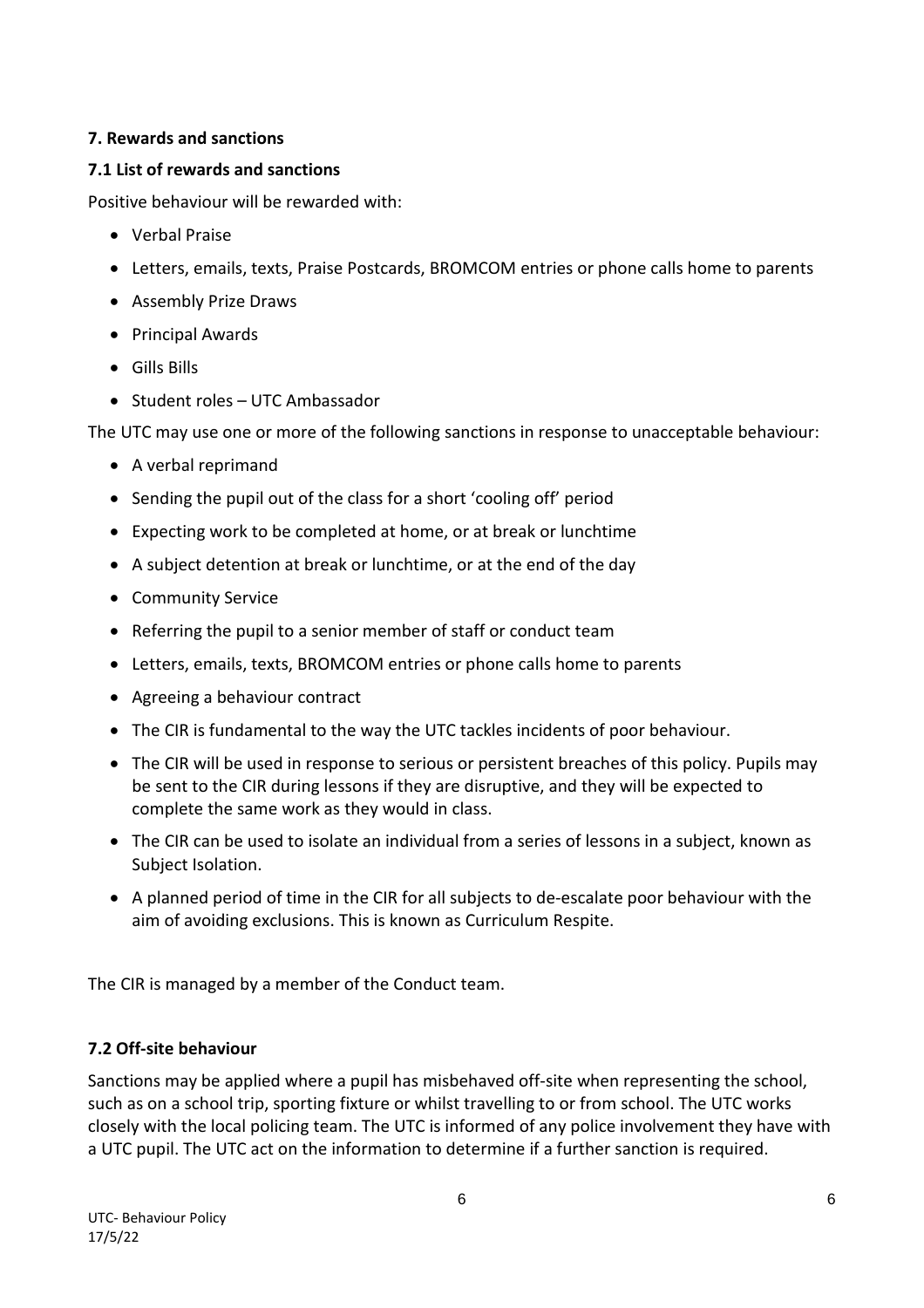### **7.3 Malicious allegations**

Where a pupil makes an accusation against a member of staff and that accusation is shown to have been malicious, the principal will discipline the pupil in accordance with this policy.

Please refer to our safeguarding policy and statement of procedures for dealing with allegations of abuse against staff for more information on responding to allegations of abuse.

#### **Behaviour management**

#### **8.1 Classroom management**

Teaching and support staff are responsible for setting the tone and context for positive behaviour within the classroom. This is supported by 'The UTC Way'

They will:

- Create and maintain a stimulating environment that encourages pupils to be engaged
- Display 'The UTC Way' in their classroom for consistency
- Develop a positive relationship with pupils, which may include:
	- o Greeting pupils in the morning/at the start of lessons
	- o Establishing clear routines 'The UTC Way'
	- o Communicating expectations of behaviour in ways other than verbally
	- o Highlighting and promoting good behaviour
	- o Concluding the day positively and starting the next day afresh. Unconditional Positive Regard.
	- o Having a plan for dealing with low-level disruption this is detailed in the staff handbook.
	- o Using positive reinforcement
	- o Referral to the CIR when the learning of the group is compromised by an individual, thus upholding the tenet of 'Teach Not Fix'

### **8.2 Physical restraint**

In some circumstances, staff may use reasonable force to restrain a pupil to prevent them:

- Causing disorder
- Hurting themselves or others
- Damaging property

Incidents of physical restraint must:

### • **Always be used as a last resort**

• Be applied using the minimum amount of force and for the minimum amount of time possible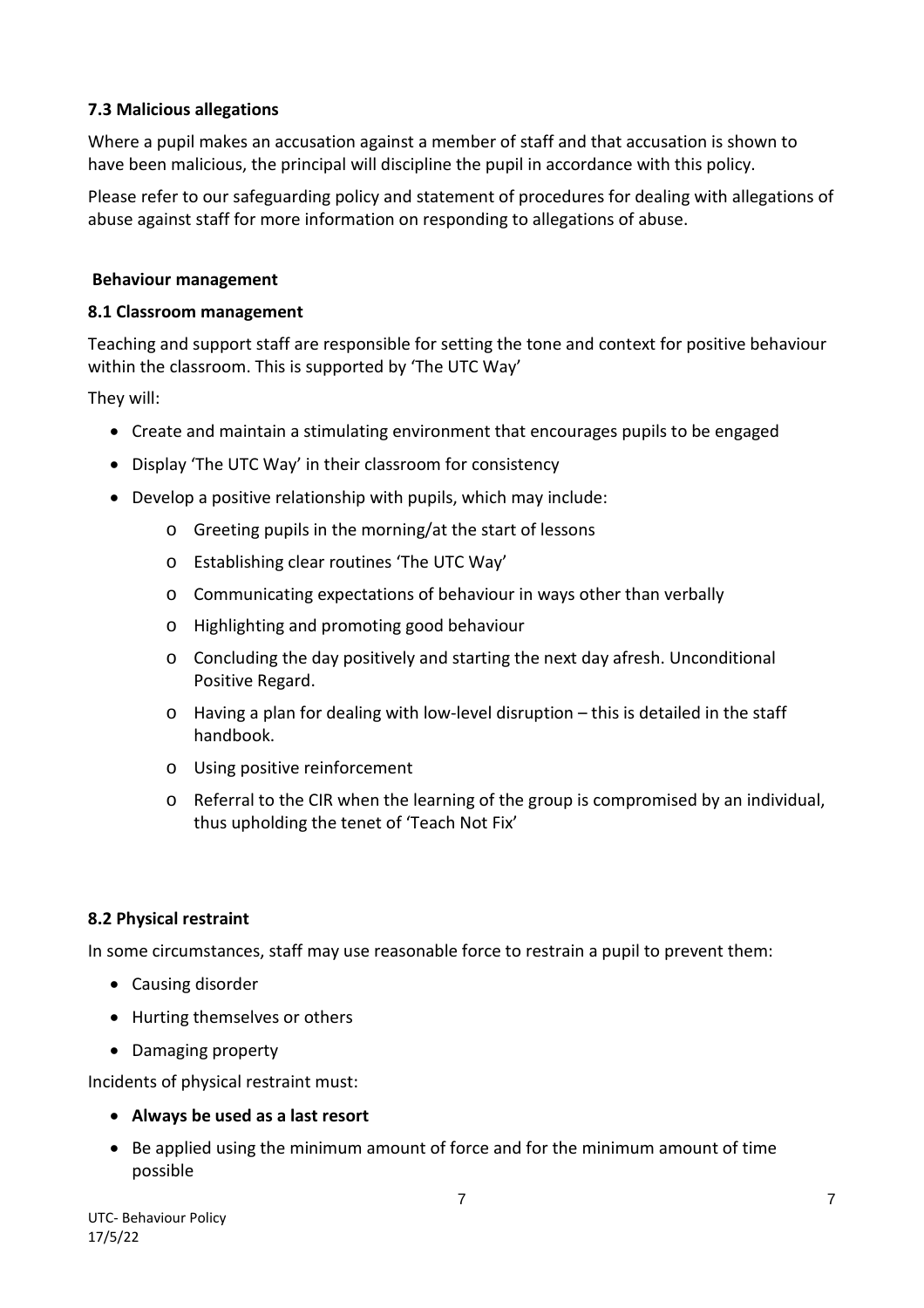- Be used in a way that maintains the safety and dignity of all concerned
- Never be used as a form of punishment
- Be recorded to the DSL and reported to parents as appropriate

### **8.3 Confiscation**

**Any prohibited items (listed in section 3) found in pupils' possession will be confiscated.** These items will not be returned to pupils.

We will also confiscate any item which is harmful or detrimental to UTC discipline. These items will be returned to pupils after discussion with senior leaders and parents, if appropriate.

Searching and screening pupils is conducted in line with the DfE's latest guidance on searching, [screening and confiscation.](https://www.gov.uk/government/publications/searching-screening-and-confiscation)

#### **8.4 Pupil support**

The UTC recognises its legal duty under the Equality Act 2010 to prevent pupils with a protected characteristic from being at a disadvantage. Consequently, our approach to challenging behaviour may be differentiated to cater to the needs of the pupil.

The UTC's special educational needs co-ordinator will evaluate a pupil who exhibits challenging behaviour to determine whether they have any underlying needs that are not currently being met.

Where necessary, support and advice will also be sought from specialist teachers, the school counsellor, medical practitioners and/or others, to identify or support specific needs.

When acute needs are identified in a pupil, we will liaise with external agencies and plan support programmes for that child. We will work with parents to create the plan and review it on a regular basis.

### **9. Pupil transition**

To ensure a smooth transition into the UTC, pupils have induction sessions at the UTC. In addition, staff members hold parent meetings during the induction period.

To ensure behaviour is continually monitored and the right support is in place, information related to pupil behaviour issues will be sought from the previous schools. Information on behaviour issues may require a further parent meeting during induction to determine if the UTC is the most appropriate setting to meet the needs of the individual pupil.

### **10. Training**

Our staff are provided with training on managing behaviour as part of their induction process.

Behaviour management will also form part of continuing professional development.

### **11. Monitoring arrangements**

This behaviour policy will be reviewed by the principal and the Governors every year. At each review, the policy will be approved by the principal.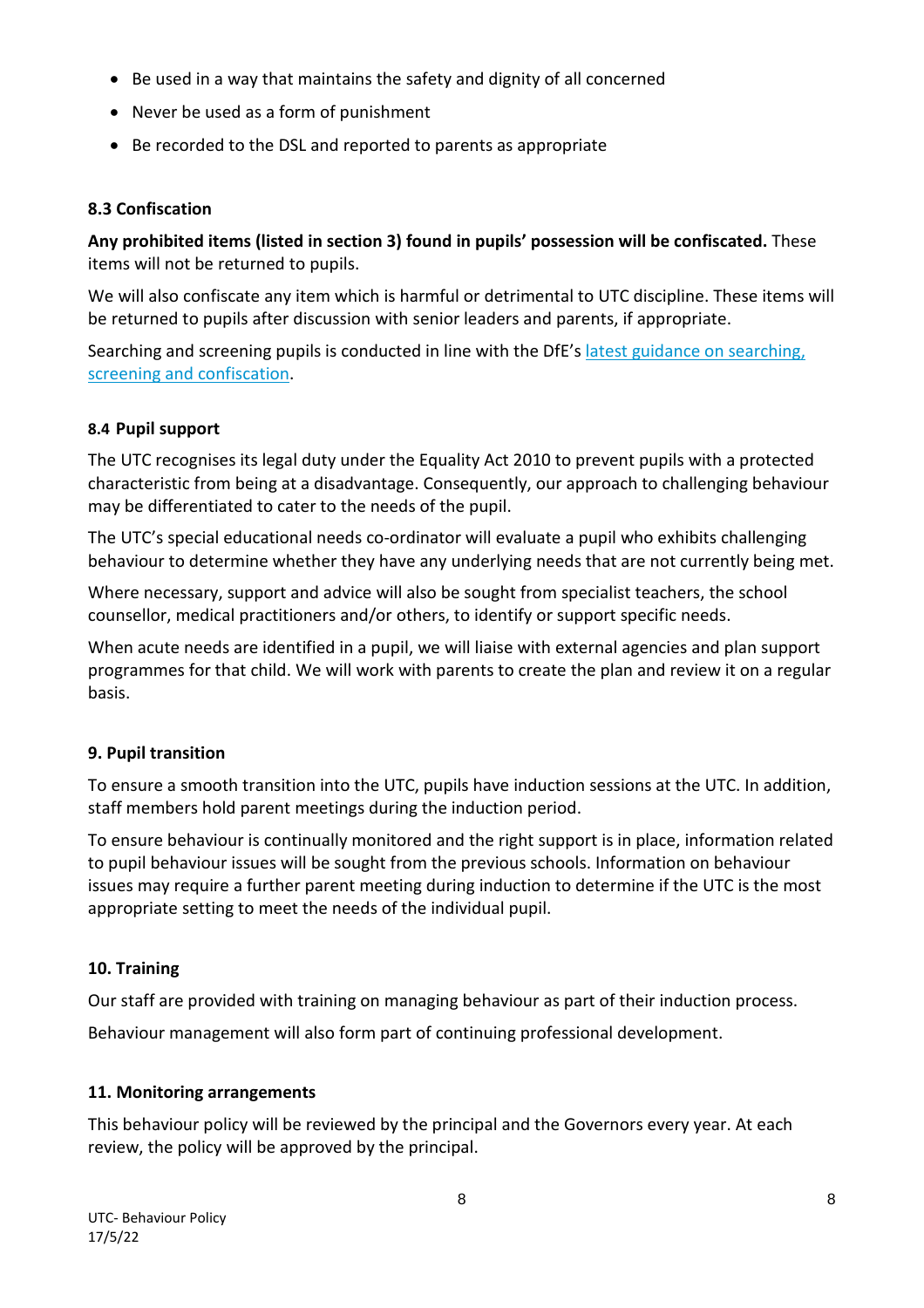The written statement of behaviour principles (appendix 1) will be reviewed and approved by the Governors every year.

### **12. Links with other policies**

This behaviour policy is linked to the following policies:

- Exclusions policy
- Safeguarding policy
- Anti-Bullying Strategy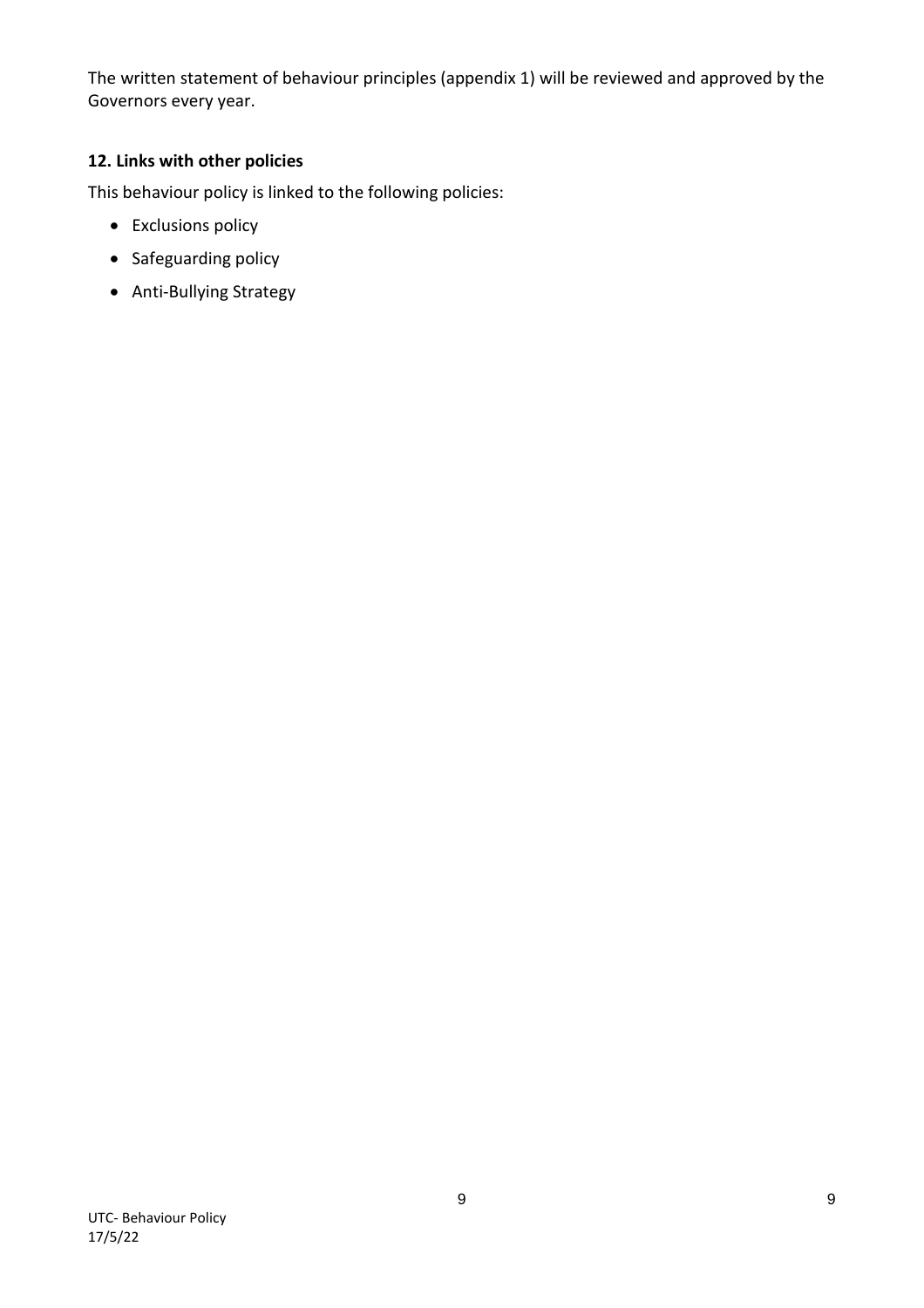### **Appendix 1: The UTC written statement of behaviour principles**

At UTC we are committed to developing first class professionals. We aim to provide an environment for learning and development that is professional and business like in ethos and approach.

Staff at UTC have high expectations and expect you to conduct yourself professionally. We do recognise though that as a young person, there may be times when you make wrong decisions. When this happens, we will talk to you and offer guidance. For all members of the UTC, actions have consequences and there will be times when you are rewarded or sanctioned appropriately for your actions, in a similar way to an employee with a company.

### We expect you to

· Respect all other people, regardless of race, culture, gender and religion, using appropriate professional language at all times, thus creating an outstanding learning environment for all where everyone feels valued and safe;

· Conduct yourself in a quiet, polite and orderly manner;

· Follow the instructions of the teaching and non-teaching staff on the UTC site, visits to other sites and other organised events;

- · Follow the UTC uniform/dress code as appropriate to the activities you are involved in;
- · Be punctual for the UTC and be in lessons ready to learn at 8:30;
- · Remove outer clothing (scarves, coats, gloves) and place in lockers whilst at the UTC;
- · Leave lessons only when directed by a member of staff;
- · Hand in all work on time;
- · Have a pen, pencil, ruler and rubber;
- · Have a bag in which to carry books and equipment and rent a locker;
- · Look after UTC property, and respect the property of others;
- · Be clean and tidy at all times making sure all rubbish is placed in the bins provided;
- · Work to the best of your ability during lessons and be willing to take part;

· Make sure home communicates and explains absence from the UTC as outlined in the attendance policy;

· Have mobile phones, iPods and other devices silenced and/or placed in lockers during the UTC day;